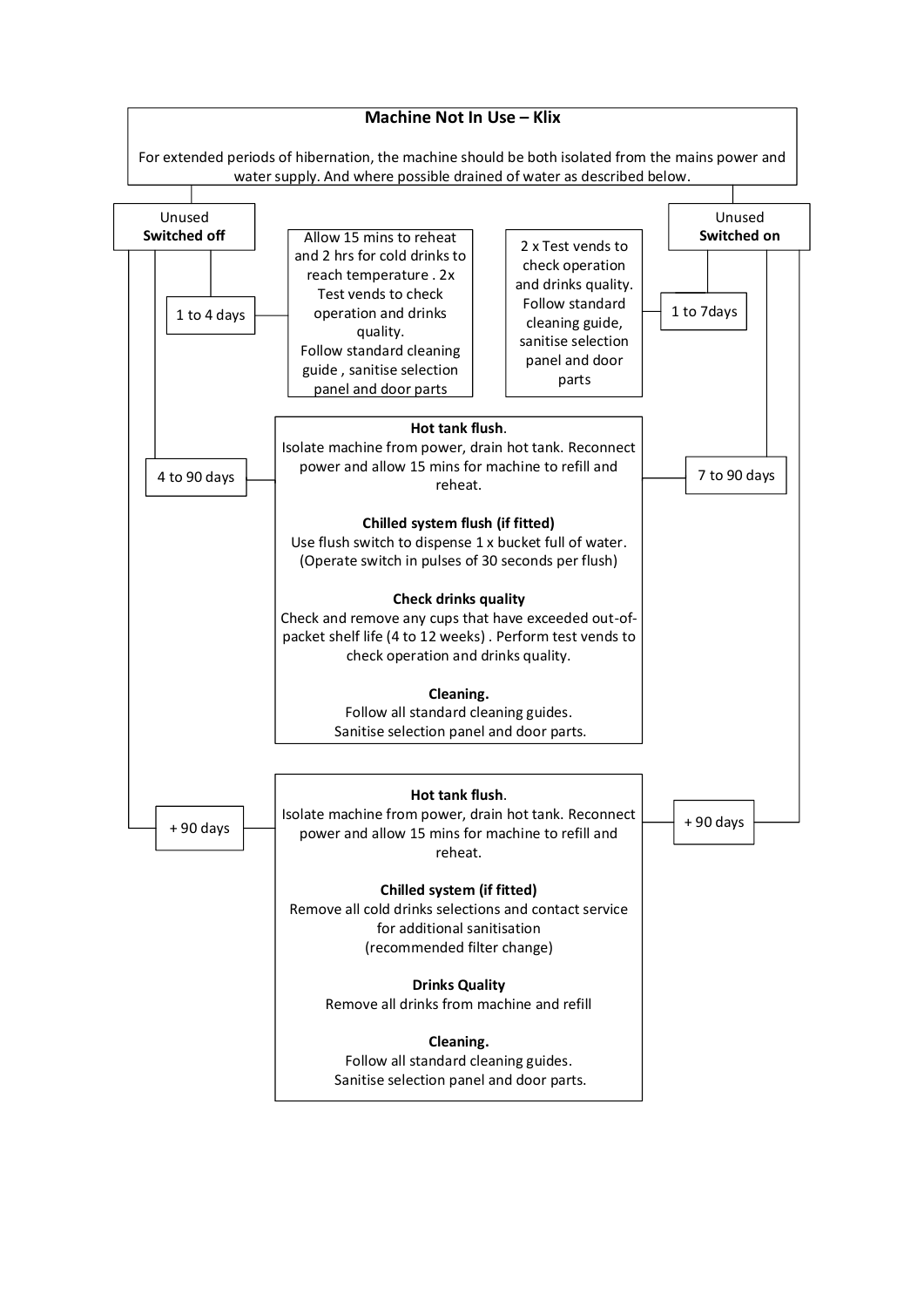# Machine tank drain and flush

Before switching back on wipe down the front of your machine with antibacterial wipes making sure to include all selection buttons, coin insert and change cup. Follow steps below to drain hot tank

Care must be taken when draining tank as hot water and risk of scalding.

#### **Step 1**



Isolate power to machine by either switching off mains plug or removing internal plug which is located inside machine on the back- left hand side of carousel.

#### **Step 2**



Locate the grey drain tube which will be attached to the metal tank guard, it will have a white plug on the end and a white clamp attached to it.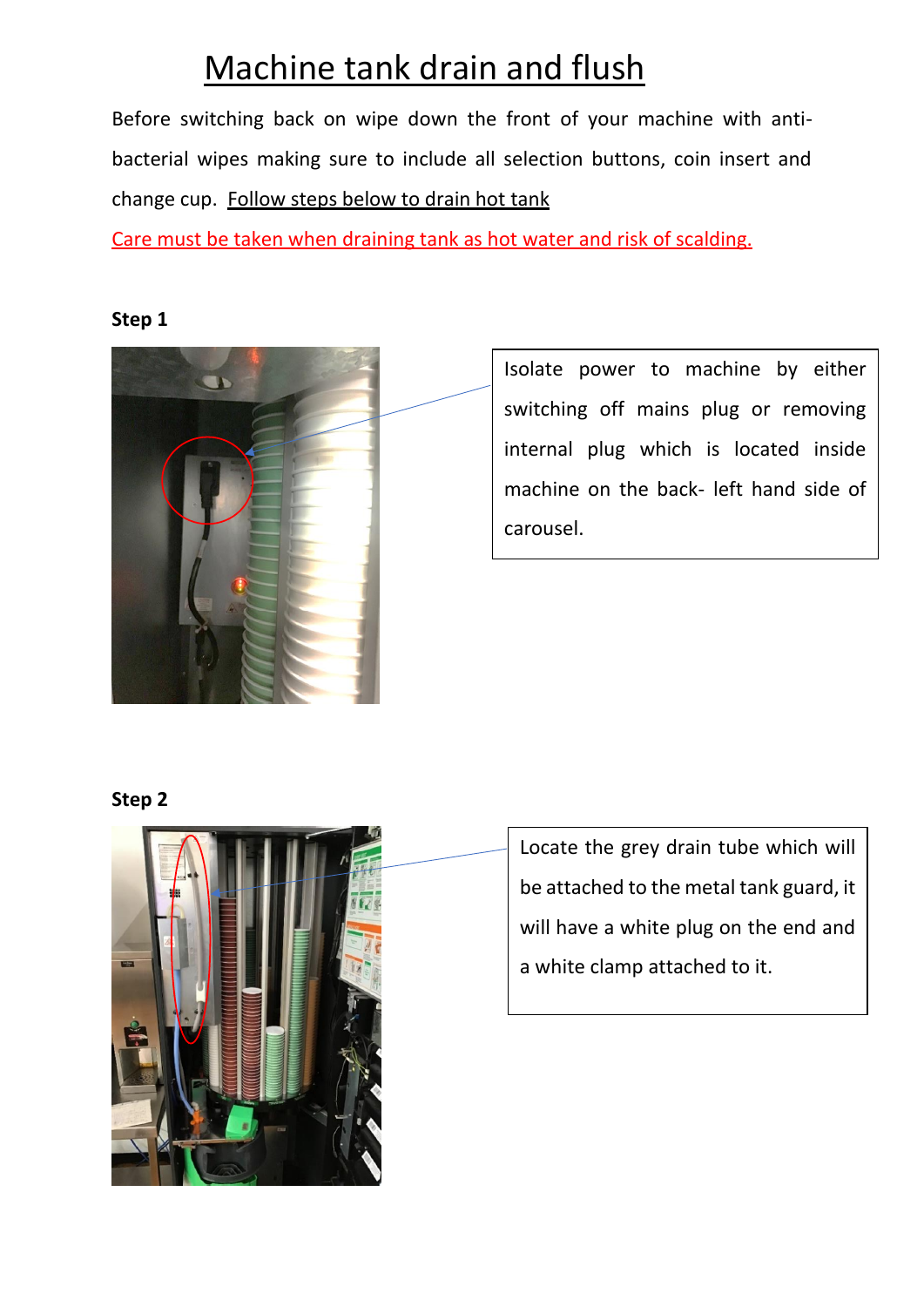**Step3**







Before removing the drain tube please check that the clamp is in the closed position (pic 1) if not then push together until closed before removing drain plug.

### **Step 4**





 Remove drain plug from bottom of drain tube and place into cup holder of the drum making sure bucket is in place below.